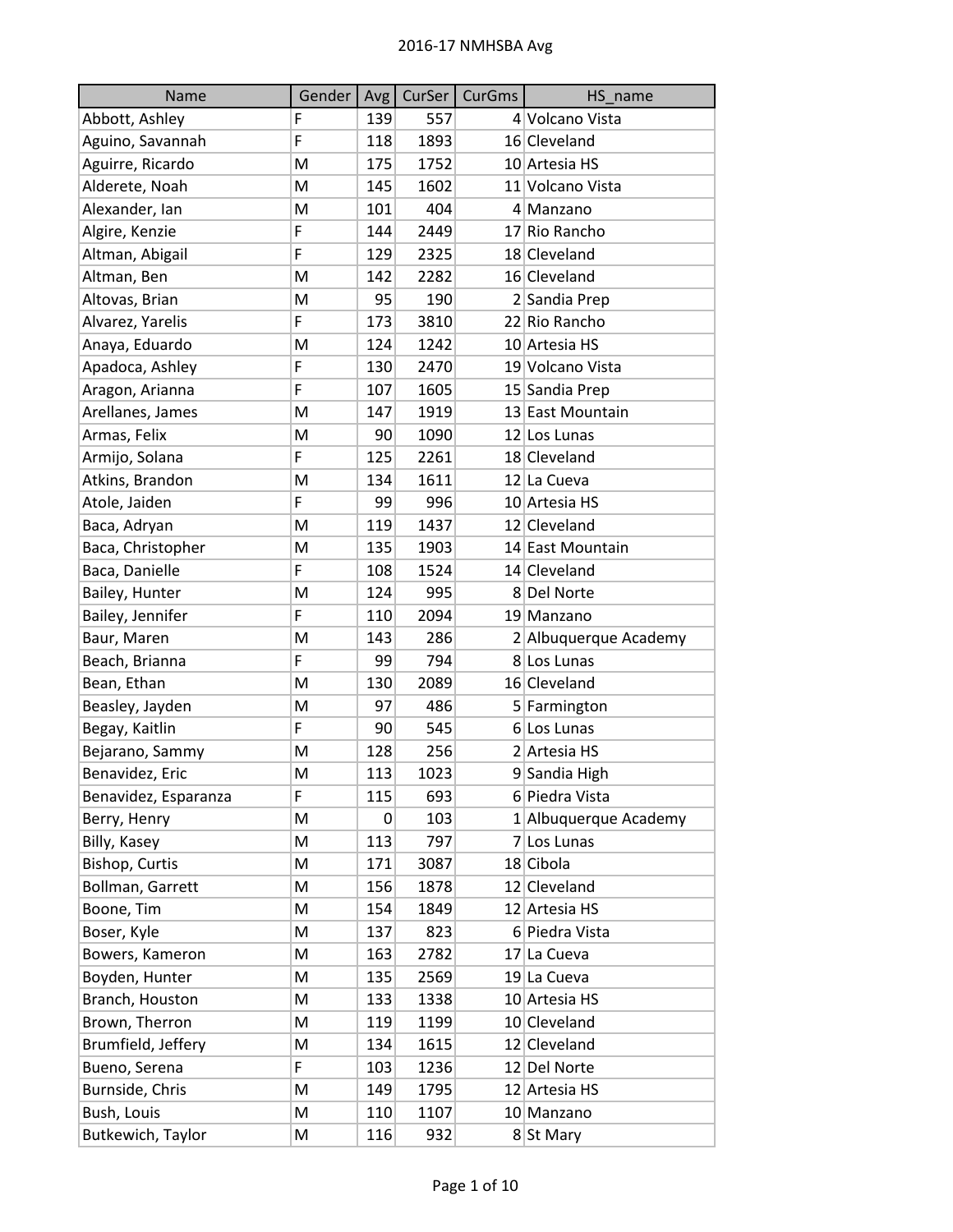| Byard, Alexandria   | F | 86  | 1037 | 12 Cleveland           |
|---------------------|---|-----|------|------------------------|
| Cabagua, Madison    | F | 111 | 1554 | 14 Eldorado            |
| Calahan, Kaden      | M | 87  | 1054 | 12 Grants              |
| Call, Branden       | M | 150 | 1807 | 12 Del Norte           |
| Calway, Caitlyn     | F | 106 | 640  | 6 Las Cruces           |
| Camacho, Sabastian  | M | 133 | 1338 | 10 Deming              |
| Campbell, Dylan     | M | 127 | 2552 | 20 Del Norte           |
| Campos, Marcus      | M | 131 | 527  | 4 Eldorado             |
| Cardon, Garrett     | M | 166 | 2991 | 18 Cleveland           |
| Cardwell, Mark      | M | 111 | 223  | 2 East Mountain        |
| Casas, Jordan       | Μ | 114 | 456  | 4 Sandia High          |
| Case, Dale          | M | 201 | 4026 | 20 Cibola              |
| Castellano, Lila    | F | 110 | 2213 | 20 Cibola              |
| Cawley, Jack        | M | 119 | 1071 | $9$ Cibola             |
| Cdebaca, Montana    | F | 175 | 3871 | 22 Manzano             |
| Chavez, Arianna     | F | 90  | 453  | 5 Cleveland            |
| Chavez, Edward      | M | 128 | 1540 | 12 Sandia High         |
| Chavez, Josh        | M | 103 | 1860 | 18 Cleveland           |
| Chavez, Monica      | F | 114 | 228  | 2 Cleveland            |
| Chavez, Sabrina     | F | 114 | 1826 | 16 Cleveland           |
| Chavez, Simon       | M | 131 | 262  | 2 Artesia HS           |
| Chenier, Anika      | F | 87  | 873  | 10 Cleveland           |
| Chenier, Aubry      | F | 116 | 1397 | 12 Cleveland           |
| Choneska, Aaron     | M | 201 | 3824 | 19 Eldorado            |
| Cink, Josh          | M | 119 | 2154 | 18 Cleveland           |
| Clark, Brayden      | M | 152 | 2447 | 16 Cleveland           |
| Clark, Nicholas     | M | 107 | 1290 | 12 Albuquerque High    |
| Collins, Ethan      | M | 172 | 3110 | 18 Cleveland           |
| Conley, Ian         | M | 167 | 335  | 2 Albuquerque Academy  |
| Conley, Nate        | M | 126 | 253  | 2 Albuquerque Academy  |
| Coons, Tyler        | M | 182 | 364  | 2 Artesia HS           |
| Cooper, Kyler       | Μ | 87  | 1655 | 19 Los Lunas           |
| Cordova, Danielle   | F | 120 | 1441 | 12 St Mary             |
| Cordova, Erik       | M | 141 | 1277 | 9 Pojoaque High School |
| Cortez, AJ (Albaro) | Μ | 138 | 1383 | 10 Volcano Vista       |
| Dakofsky, Jacob     | M | 99  | 1888 | 19 La Cueva            |
| Davids, Antonio     | Μ | 118 | 2125 | 18 Los Lunas           |
| Davids, Emma        | F | 125 | 1759 | 14 Los Lunas           |
| Davids, Nicolas     | Μ | 113 | 678  | 6 Los Lunas            |
| Davidson, Maya      | F | 113 | 679  | 6 Sandia Prep          |
| Davis, Reece        | M | 170 | 3588 | 21 Manzano             |
| Davis, Will         | Μ | 220 | 2648 | 12 Artesia HS          |
| Day, Ryan           | M | 151 | 1513 | 10 Piedra Vista        |
| De La Cruz, Kevin   | Μ | 167 | 839  | 5 Espanola Valley      |
| Deimling, Jacquelyn | F | 116 | 2452 | 21 La Cueva            |
| Delcid, Vanessa     | F | 105 | 1898 | 18 West Mesa           |
| DeLeeuw, Sean       | M | 149 | 2388 | 16 Cleveland           |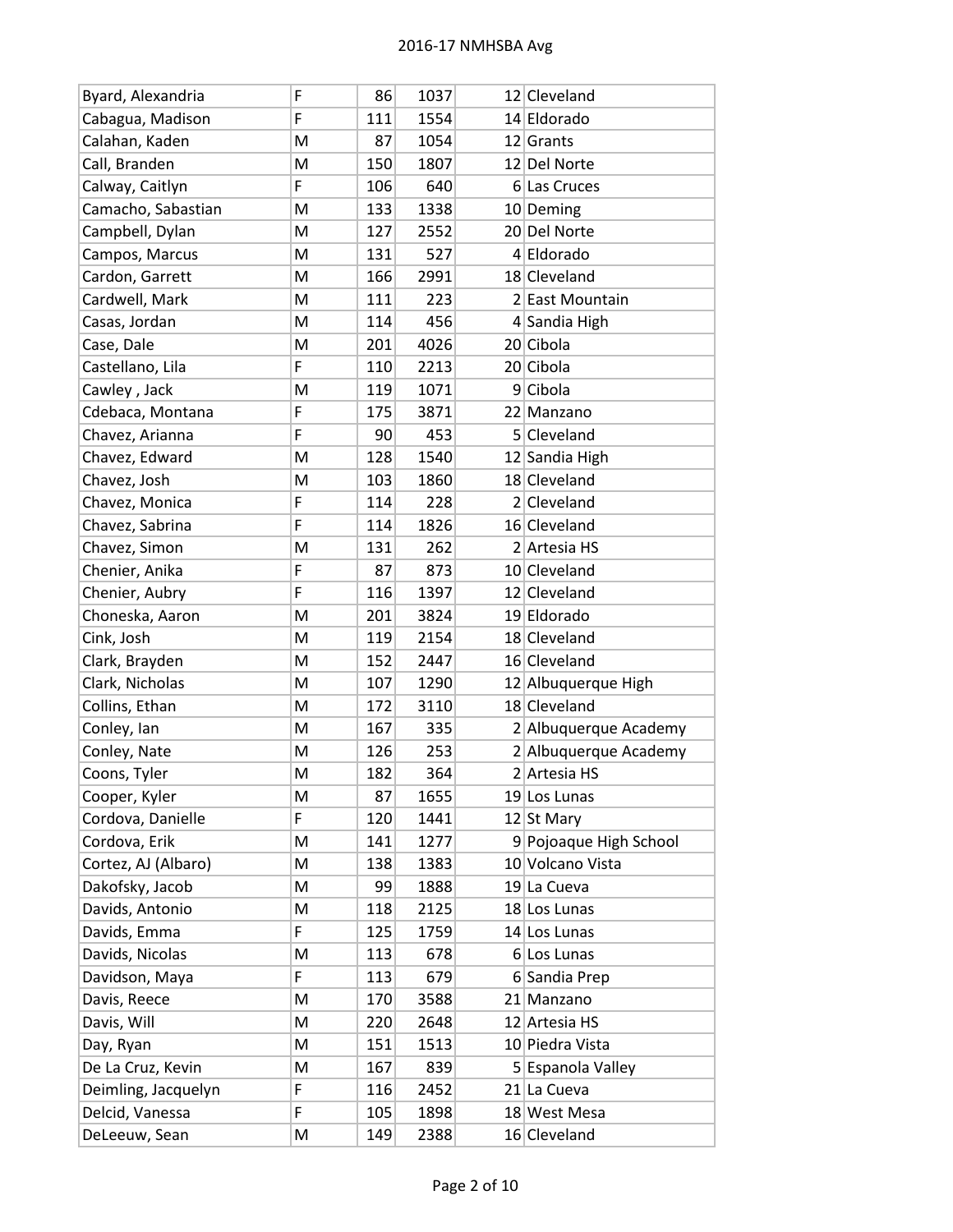| DeLeon, Jacob             | M | 144 | 867  | 6 Piedra Vista          |
|---------------------------|---|-----|------|-------------------------|
| DeLeon, Marissa           | F | 81  | 648  | 8 Piedra Vista          |
| DeStefano, Tobey          | M | 114 | 686  | 6 Albuquerque High      |
| Detvongsa, Jhah           | M | 113 | 907  | 8 Albuquerque High      |
| Didier, Tyler             | M | 105 | 844  | 8 Cleveland             |
| Ditizio, Cristina         | F | 100 | 1008 | 10 Manzano              |
| Divett, Quinn             | M | 107 | 858  | 8 Cleveland             |
| Do, Nhi                   | F | 126 | 2535 | 20 Manzano              |
| Dodson, Bailey            | F | 177 | 2657 | 15 Cibola               |
| Donnelly, Evan            | M | 89  | 1161 | 13 Sandia High          |
| Dorado, Alexis            | M | 142 | 1421 | 10 St Mary              |
| Dorado, Annabelle         | F | 115 | 1154 | 10 St Mary              |
| Duran, Brian              | M | 113 | 1591 | $14$ Grants             |
| Duran, Nicholas           | M | 121 | 1338 | 11 Sandia Prep          |
| Dusenberry, Austin        | M | 99  | 397  | 4 Cleveland             |
| Dwyer, Braden             | M | 120 | 967  | 8 St Mary               |
| Ellis, Morgan             | F | 182 | 3100 | 17 Eldorado             |
| Escamilla, Vivyana        | F | 116 | 2208 | 19 Rio Rancho           |
| Espinosa, Grant           | M | 143 | 1724 | 12 Del Norte            |
| Espinoza, Larisha         | F | 107 | 1186 | 11 Pojoaque High School |
| Essex, Gioni              | M | 99  | 1191 | 12 Manzano              |
| Ferdig, Matthew           | M | 168 | 3041 | 18 Cibola               |
| Fernandez, Demetrius      | M | 147 | 1325 | 9 Pojoaque High School  |
| Fernandez, Luis           | M | 112 | 2031 | 18 West Mesa            |
| Ferrari, Ashley           | F | 90  | 541  | 6 Farmington            |
| Ferrer, Jesse             | M | 165 | 990  | 6 Farmington            |
| Ferrer, Lisandro          | M | 105 | 211  | 2 Farmington            |
| Ficklin, Josiah           | M | 195 | 3717 | 19 Eldorado             |
| Ficklin, Justus           | M | 174 | 2618 | 15 Eldorado             |
| Fossberg, Mattie          | F | 123 | 867  | 7 Las Cruces            |
| Franks, Raegan            | F | 166 | 1329 | 8 Piedra Vista          |
| Friedrich, Karlten        | Μ | 131 | 1838 | $14$ Grants             |
| Fritts, Kallista          | F | 183 | 4040 | 22 Rio Rancho           |
| Gabrys, Ashley            | F | 96  | 770  | 8 Cleveland             |
| Gallardo, Alaina          | F | 99  | 1694 | 17 Cleveland            |
| Gallegos, Nathan          | M | 118 | 1654 | 14 Manzano              |
| Gamboa, Erin              | F | 86  | 345  | 4 Farmington            |
| Gamboa, Rebekah           | F | 125 | 751  | 6 Farmington            |
| Garcia, Aubri             | F | 100 | 1609 | 16 Sandia Prep          |
| Garcia, Deanna            | F | 152 | 1826 | 12 Cleveland            |
| Garcia, Gabriel           | M | 109 | 877  | 8 Los Lunas             |
| Garcia, Isaac             | M | 146 | 1899 | 13 Cleveland            |
| Garcia, Jodi              | F | 162 | 1945 | 12 Pojoaque High School |
| Garcia, Luis              | M | 180 | 3969 | 22 Rio Rancho           |
| Garcia, Marcus            | M | 150 | 1502 | 10 Volcano Vista        |
| Garcia, Mariano           | M | 206 | 4547 | 22 Rio Rancho           |
| Garcia-Gonzales, Santiago | M | 123 | 1233 | 10 Sandia High          |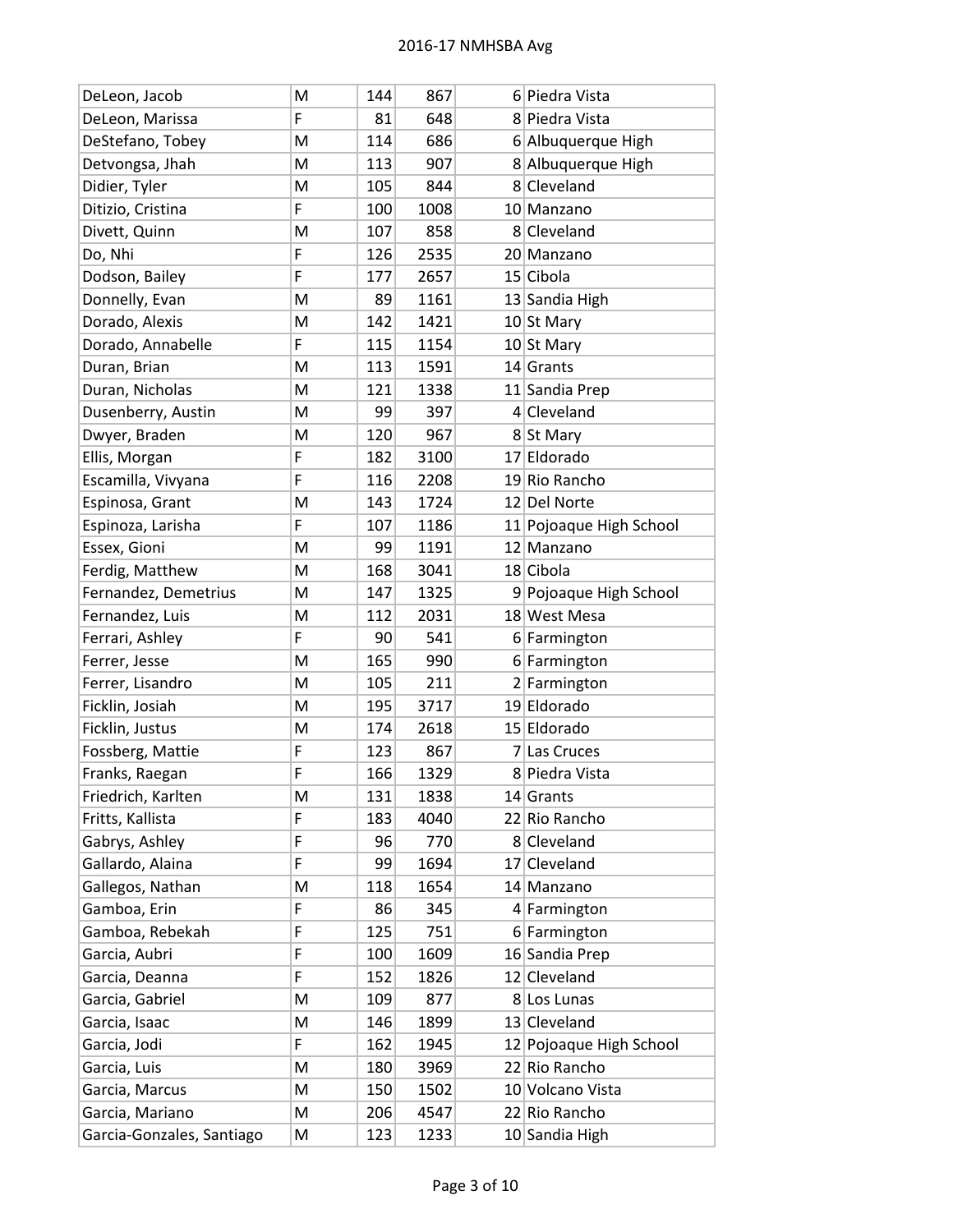| Garrison, Maeve         | F | 90  | 907  | 10 Farmington         |
|-------------------------|---|-----|------|-----------------------|
| Gatt, Halo              | F | 98  | 1573 | 16 Cottonwood         |
| Gauna, Eric             | M | 138 | 3051 | 22 Manzano            |
| Gigante, Ryan           | M | 149 | 1199 | 8Deming               |
| Gillespie, Sean         | M | 167 | 2515 | 15 Eldorado           |
| Gomez, Alec             | M | 181 | 2903 | 16 Volcano Vista      |
| Gomez, Alexis           | F | 142 | 1713 | 12 Artesia HS         |
| Gonzales, Delaney       | F | 97  | 291  | 3 Cleveland           |
| Gonzales, Gabriella     | F | 132 | 529  | 4 Cleveland           |
| Gonzales, Iziah         | M | 113 | 452  | 4 Cleveland           |
| Gonzales, Jonathan      | Μ | 104 | 731  | 7 West Mesa           |
| Gonzales, Michael       | M | 100 | 1501 | 15 Sandia Prep        |
| Gonzales, Zach          | Μ | 121 | 487  | 4 Cleveland           |
| Goodman, Jakob          | M | 115 | 2197 | 19 La Cueva           |
| Goodrich, Zachary       | Μ | 94  | 1316 | 14 Grants             |
| Granillo, Daylon        | M | 120 | 241  | 2 Piedra Vista        |
| Grimes, Caitlynn        | F | 102 | 817  | 8 Albuquerque High    |
| Grogan, Kasen           | Μ | 123 | 247  | 2 Piedra Vista        |
| Groves, Benjamin        | M | 203 | 4472 | 22 Rio Rancho         |
| Guidry, Mackenzie       | F | 122 | 2320 | 19 La Cueva           |
| Gushard, Jake           | M | 132 | 264  | 2 Albuquerque Academy |
| Hackney, Justin         | M | 168 | 3368 | 20 Los Lunas          |
| Hall, Nicholas          | Μ | 153 | 2149 | 14 Cleveland          |
| Haught, Carley          | F | 121 | 1707 | 14 Cleveland          |
| Haught, Corey           | M | 210 | 4213 | 20 Cleveland          |
| Hayes, Jordan           | F | 113 | 1361 | 12 Cleveland          |
| Helmick, Jacob          | M | 197 | 3941 | 20 Cleveland          |
| Hernandez, Kenan        | M | 119 | 1428 | 12 Artesia HS         |
| Herrera, Breana         | F | 77  | 541  | 7 Cleveland           |
| Herrera, Cameron        | Μ | 174 | 2448 | 14 Manzano            |
| Herrera-Baca, Sabrina   | F | 107 | 1835 | 17 West Mesa          |
| Herson, Josie           | F | 116 | 2095 | 18 Sandia High        |
| Hicks, Trevor           | M | 220 | 3968 | 18 Cleveland          |
| Hodgkins, Kyle          | M | 152 | 3347 | 22 La Cueva           |
| Hoggan, Nathan          | Μ | 107 | 1942 | 18 La Cueva           |
| Holden-Rhodes, Brittany | F | 124 | 1617 | 13 Sandia Prep        |
| Holliday, Isaac         | Μ | 180 | 3240 | 18 Sandia High        |
| Hollingsworth, Khaleel  | M | 165 | 1321 | 8 Farmington          |
| Holmes, Davian          | Μ | 109 | 439  | 4 Cleveland           |
| Hoxworth, Ian           | F | 114 | 919  | 8 St Mary             |
| Hoxworth, Jessica       | F | 101 | 606  | 6 St Mary             |
| Hoxworth, Tiffany       | F | 93  | 563  | $6$ St Mary           |
| Hubbs, Emily            | F | 88  | 884  | 10 Sandia Prep        |
| Huebner, James          | Μ | 97  | 1564 | 16 Sandia High        |
| Huerta, Tomas           | Μ | 158 | 3333 | 21 Rio Rancho         |
| Hughes, Preston         | Μ | 187 | 4127 | 22 Rio Rancho         |
| Hunter, Kellie          | F | 146 | 881  | 6 Piedra Vista        |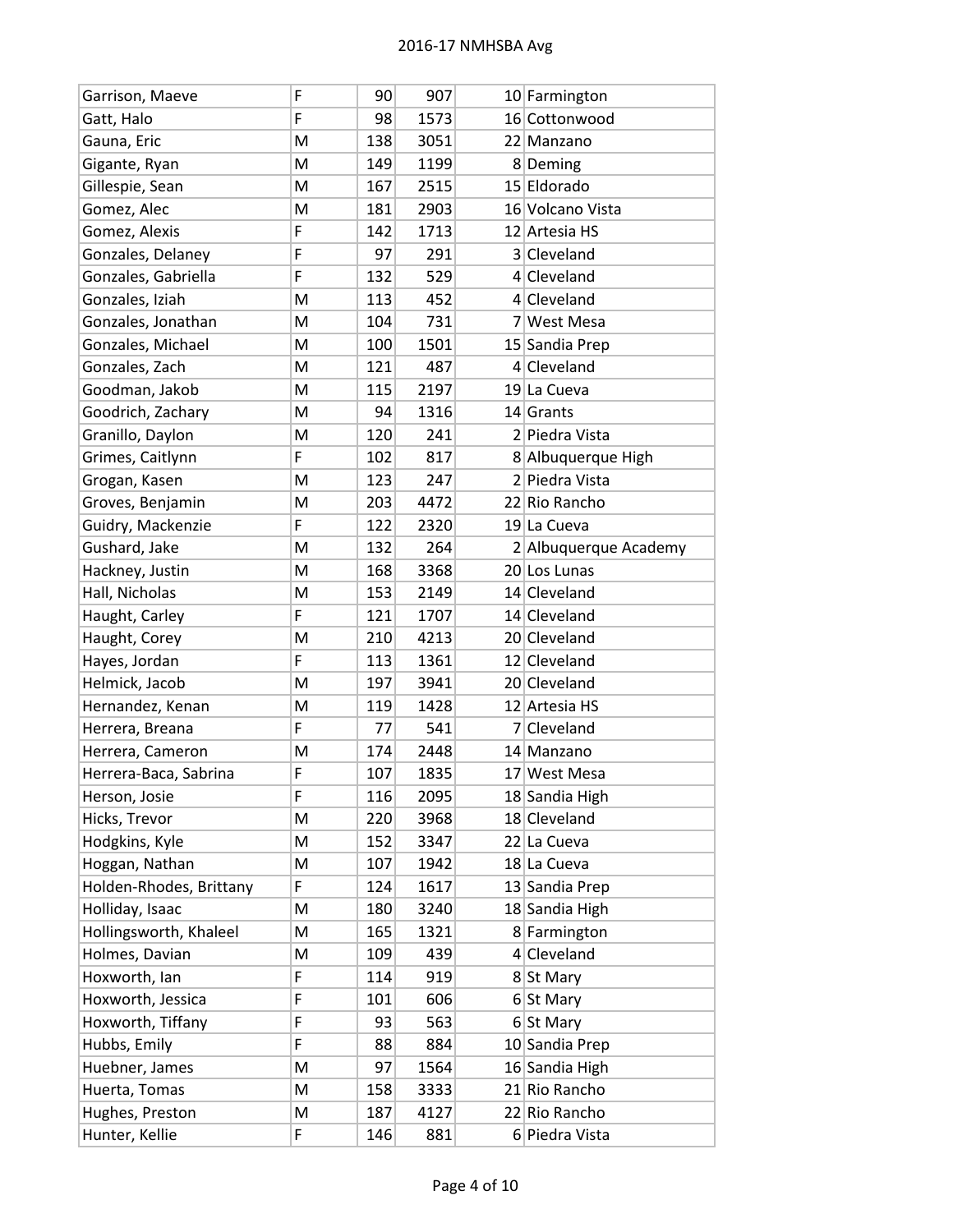| Huppertz, Von     | M | 115 | 927  | 8 Albuquerque High     |
|-------------------|---|-----|------|------------------------|
| Hutter, Lexi      | F | 104 | 1784 | $17$ Cibola            |
| Ingram, Zachary   | M | 167 | 2014 | 12 Artesia HS          |
| Inman, Cooper     | M | 121 | 1219 | 10 Piedra Vista        |
| Isaacs, Zachary   | M | 151 | 1513 | 10 Artesia HS          |
| Jamael, Michael   | M | 101 | 1620 | 16 Del Norte           |
| Jandreau, Jared   | M | 172 | 3109 | 18 Volcano Vista       |
| Jaramillo, Kevin  | M | 160 | 3216 | 20 Volcano Vista       |
| Jaramillo, Lauren | F | 177 | 3555 | 20 Los Lunas           |
| Jasler, Samuel    | M | 150 | 2260 | 15 Cleveland           |
| Jeffries, Donius  | M | 179 | 3222 | 18 Los Lunas           |
| Jensen, Bryce     | M | 130 | 2210 | 17 Rio Rancho          |
| Jessee, Joshua    | M | 102 | 817  | 8 Farmington           |
| Jeszke, Jordan    | M | 100 | 1605 | 16 Cleveland           |
| Jewell, Megan     | F | 105 | 951  | 9 Volcano Vista        |
| Joe, Izaiah       | M | 126 | 2525 | 20 Del Norte           |
| John, Mykel       | M | 103 | 1446 | $14$ Grants            |
| Johnson, David    | M | 123 | 1358 | 11 Las Cruces          |
| Johnson, Jennifer | F | 133 | 1205 | 9 Las Cruces           |
| Johnson, Ryan     | M | 155 | 2481 | 16 La Cueva            |
| Jones, Alexander  | M | 92  | 742  | 8 Cleveland            |
| Jones, Caylee     | F | 98  | 981  | $10$ Grants            |
| Jones, Jasmyn     | F | 94  | 1516 | 16 Volcano Vista       |
| Jones, Kylie      | F | 107 | 1078 | 10 Volcano Vista       |
| Jordan, Donovan   | M | 109 | 1969 | 18 Cleveland           |
| Joslin, Kaitlinn  | F | 178 | 1781 | 10 Piedra Vista        |
| Jury, Meredith    | F | 87  | 348  | 4 Sandia Prep          |
| Kempisty, Carter  | M | 147 | 2646 | 18 Cleveland           |
| Kendall, Kaleb    | M | 159 | 3189 | 20 Cibola              |
| Kier, Emma        | F | 94  | 565  | 6 Sandia Prep          |
| Kizer, Corey      | F | 150 | 2410 | 16 Cleveland           |
| Klein, Gerald     | M | 103 | 827  | 8 Manzano              |
| Knight, Derrick   | M | 150 | 1353 | 9 Pojoaque High School |
| Knighton, Jacob   | M | 139 | 2927 | 21 La Cueva            |
| Ko, Lisa          | F | 139 | 1529 | 11 Rio Rancho          |
| Kobiella, Meaghan | F | 108 | 1731 | 16 Cibola              |
| Kondo, Yojiro     | M | 126 | 2282 | 18 La Cueva            |
| Kozikowski, Blue  | M | 94  | 189  | 2 Sandia Prep          |
| Kraft, Faith      | F | 99  | 398  | 4 Artesia HS           |
| Kuchera, Michael  | M | 117 | 937  | 8 Farmington           |
| LaBeau, Kayley    | F | 120 | 2162 | 18 La Cueva            |
| Lambano, Joe      | M | 132 | 2124 | 16 Cleveland           |
| Lang, Jacob       | M | 202 | 4049 | 20 East Mountain       |
| Lang, Martha      | F | 169 | 2717 | 16 East Mountain       |
| Larby, Joshua     | M | 90  | 542  | 6 Farmington           |
| Larby, Logan      | M | 86  | 690  | 8 Farmington           |
| Largo, Cortez     | M | 135 | 1628 | 12 Sandia High         |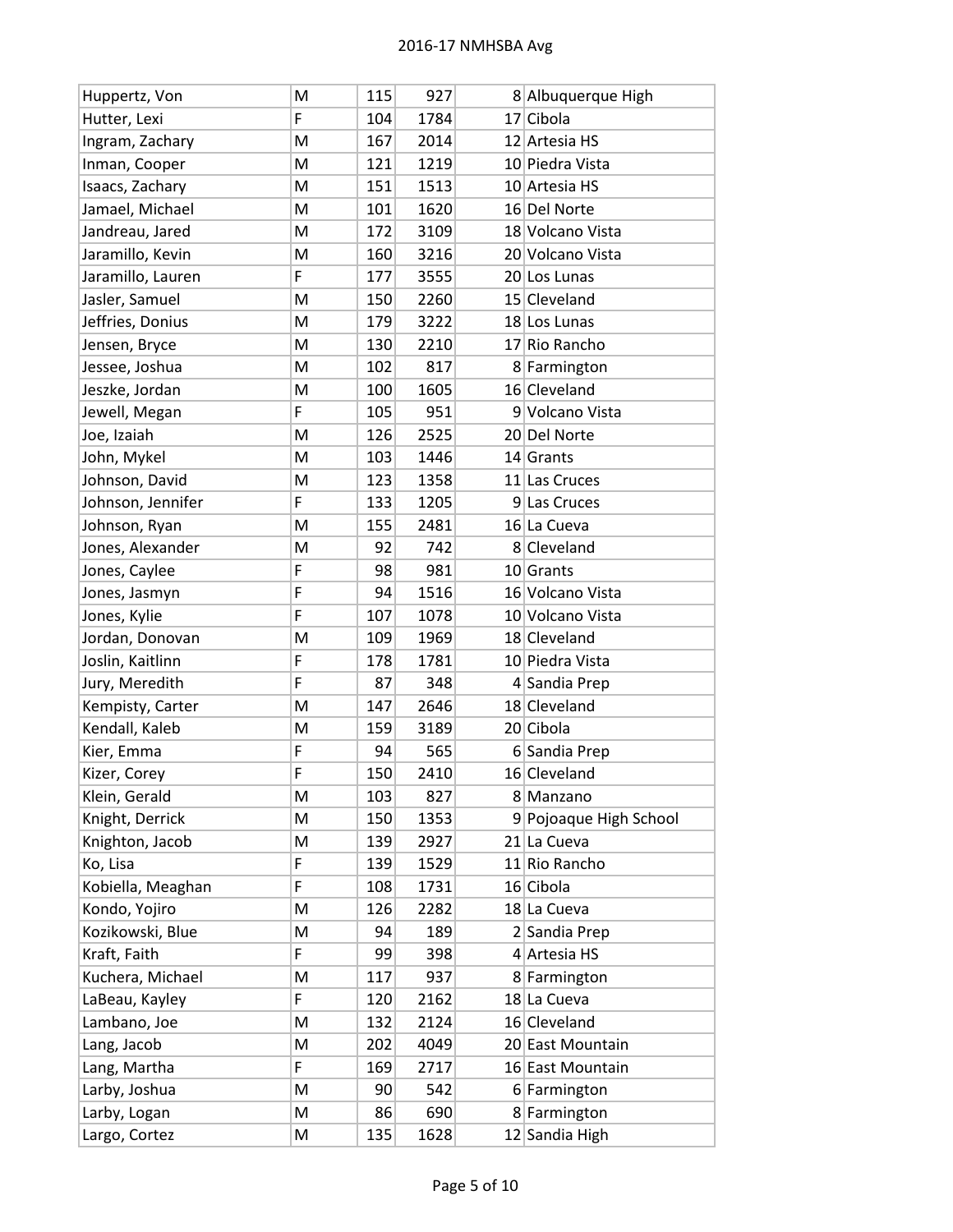| Largo, Morgan         | м | 125 | 1381 | 11 Sandia High          |
|-----------------------|---|-----|------|-------------------------|
| Lasher, Logan         | M | 143 | 2007 | 14 Sandia Prep          |
| Lawrence, Jeremy      | M | 146 | 2494 | 17 Manzano              |
| Le, Zoey              | F | 94  | 568  | 6 Las Cruces            |
| Lee, Jordan           | M | 0   | 106  | 1 Albuquerque Academy   |
| LeGalley, Mary        | F | 91  | 1730 | 19 La Cueva             |
| LeNguyen, Bernadette  | F | 125 | 502  | 4 Manzano               |
| Lewis, RJ             | M | 118 | 1427 | 12 Artesia HS           |
| Leyba, Estevan        | M | 147 | 294  | 2 Sandia High           |
| Lin, Oscar            | M | 116 | 1164 | 10 Cleveland            |
| Linares, Aileen       | F | 193 | 4254 | 22 Rio Rancho           |
| Lingerfelt, Samantha  | F | 137 | 548  | 4 Volcano Vista         |
| Littman, Harrison     | M | 143 | 1149 | 8 Farmington            |
| Lopez, Andres         | M | 148 | 1483 | 10 Artesia HS           |
| Lopez, Elijah         | M | 151 | 1209 | 8 Artesia HS            |
| Lopez, Gabriel        | M | 108 | 1300 | 12 Sandia High          |
| Lopez, Noah           | M | 128 | 256  | 2 Manzano               |
| Lorenz, Travis        | M | 120 | 2170 | 18 Cleveland            |
| Lovato, Antonio       | M | 132 | 1325 | 10 Cleveland            |
| Lovato, Jacob         |   | 151 | 1516 | 10 Cleveland            |
| Loya, Kianna          | F | 109 | 1535 | 14 Cleveland            |
| Lucero, Dylan         | F | 116 | 1862 | 16 Sandia Prep          |
| Lucero, Jesse Jr.     | M | 85  | 680  | 8 Las Cruces            |
| Lucero, Pete          | M | 132 | 1062 | 8 St Mary               |
| Lujan, Yaneli         | F | 112 | 1458 | 13 Las Cruces           |
| Lujan, Yari           | F | 132 | 2112 | 16 Las Cruces           |
| Lumidao, Gerstine     | F | 94  | 1417 | 15 Cleveland            |
| MacPhee, Brandyn      | M | 178 | 3217 | 18 Sandia High          |
| Madeja, Amanda        | F | 94  | 189  | $2$ St Mary             |
| Mahan, Darian         | M | 154 | 1857 | 12 Artesia HS           |
| Manges, Nathaniel     | M | 133 | 267  | 2 Pojoaque High School  |
| Manzanares, Nathaniel | M | 132 | 1190 | 9 Cibola                |
| Manzo, Regina         | F | 109 | 1757 | 16 West Mesa            |
| Marcus, Seol          | F | 94  | 944  | 10 Sandia Prep          |
| Marcy, Mitchell       | M | 182 | 365  | 2 Farmington            |
| Marquez, Avery        | M | 108 | 1739 | 16 Cottonwood           |
| Marquez, Stevannah    | F | 97  | 584  | 6 Espanola Valley       |
| Marsh, Dylan          | M | 193 | 3874 | 20 Manzano              |
| Martin, Max           | M | 112 | 1123 | 10 East Mountain        |
| Martinck, James       | M | 105 | 421  | 4 Sandia Prep           |
| Martinez, Arianna     | F | 69  | 417  | 6 Cleveland             |
| Martinez, David       | M | 105 | 1157 | 11 Espanola Valley      |
| Martinez, David       | M | 140 | 2246 | 16 Cleveland            |
| Martinez, Elias       | M | 145 | 1740 | 12 Pojoaque High School |
| Martinez, Everett     | M | 136 | 1224 | 9 Pojoaque High School  |
| Martinez, Giovanni    | M | 105 | 1053 | 10 Cottonwood           |
| Martinez, Jayden      | M | 141 | 1416 | 10 Albuquerque High     |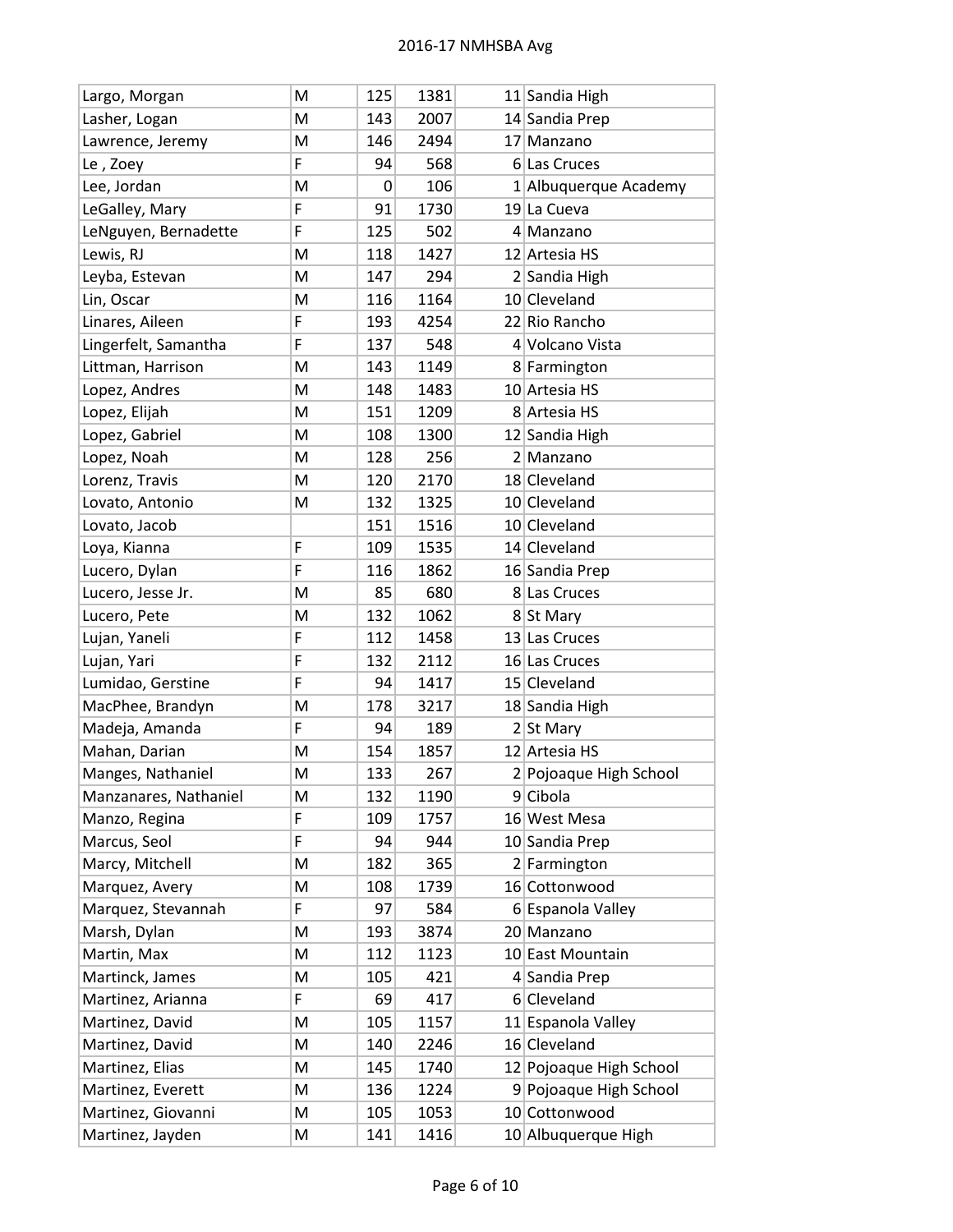| Martinez, Joshua    | м | 156 | 1723 | 11 Espanola Valley     |
|---------------------|---|-----|------|------------------------|
| Martinez, Thomas    | M | 129 | 1811 | 14 Manzano             |
| Maxam, Jesse        | M | 116 | 935  | 8 Sandia Prep          |
| May, Allison        | F | 148 | 2964 | 20 Cleveland           |
| McDermott, Lindsay  | F | 91  | 367  | 4 Sandia Prep          |
| McManus, Emily      | F | 100 | 1806 | 18 Cibola              |
| Medina, Donovan     | M | 115 | 1850 | 16 Cleveland           |
| Mitchell, Caitlyn   | F | 130 | 1829 | $14$ Grants            |
| Moher, Kaia         | F | 89  | 268  | 3 Sandia Prep          |
| Monfils, Caleb      | M | 95  | 380  | 4 Piedra Vista         |
| Montalvo, Irell     | F | 87  | 439  | 5 Pojoaque High School |
| Montalvo, Skyla     | F | 105 | 739  | 7 Pojoaque High School |
| Montoya III, Steve  | M | 120 | 1087 | 9 Espanola Valley      |
| Moorhead, Coy       | M | 173 | 2083 | 12 Artesia HS          |
| Morgan, Jared       | M | 167 | 1676 | 10 Deming              |
| Morgan, Tyler       | M | 156 | 3435 | 22 La Cueva            |
| Moyle, Jerry        | M | 178 | 3923 | 22 Manzano             |
| Munoz, Jaime        | M | 144 | 2317 | 16 Manzano             |
| Murphy, Keturah     | F | 85  | 767  | 9 Farmington           |
| Navarette, Santiago | M | 118 | 945  | 8 Albuquerque High     |
| Navarrete, Antonio  | M | 125 | 755  | 6 Albuquerque High     |
| Neal, Jacob         | M | 117 | 1648 | 14 Cleveland           |
| Negrette, Noah      | M | 118 | 713  | 6 Albuquerque High     |
| Netcher, Zachary    | M | 148 | 2379 | 16 Cleveland           |
| Newport, Dylan      | M | 168 | 3034 | 18 Cleveland           |
| Newport, Hunter     | M | 165 | 3308 | 20 Cleveland           |
| Nicholls, Jeremiah  | M | 124 | 1745 | 14 Los Lunas           |
| Nimer, Noor         | F | 109 | 878  | 8Del Norte             |
| Noble, Catherine    | F | 76  | 228  | 3 Cleveland            |
| Nootenboom, Shai    | F | 115 | 922  | 8 Cleveland            |
| Nueber, Trevor      | M | 178 | 2858 | 16 Sandia High         |
| O'Hara, Kieran      | M | 112 | 1011 | 9 Cleveland            |
| O'Herron, Sam       | M | 153 | 1842 | 12 Sandia High         |
| O'Laverty, Bill     | Μ | 146 | 2643 | 18 Cleveland           |
| Opela, Carson       | M | 206 | 4328 | 21 Rio Rancho          |
| Orozco, Destiny     | F | 84  | 169  | 2 Las Cruces           |
| Ortega, Kenley      | F | 149 | 1495 | 10 Artesia HS          |
| Ortega, Tomas       | M | 144 | 1303 | 9 Espanola Valley      |
| Ortiz, Alec         | M | 162 | 648  | 4 Albuquerque High     |
| Owens, Corey        | M | 131 | 1579 | 12 Cibola              |
| Padilla, Eric       | M | 130 | 2609 | 20 West Mesa           |
| Padilla, Gabriel    | M | 83  | 671  | 8 Farmington           |
| Padilla, Kawika     | M | 111 | 1333 | 12 Los Lunas           |
| Palmer, Zackery     | M | 161 | 2583 | 16 Cottonwood          |
| Palomares, Jamey    | M | 190 | 2287 | 12 Artesia HS          |
| Peck, Sydni         | F | 65  | 131  | 2 Manzano              |
| Perales, Aaron      | M | 144 | 289  | $2$ Deming             |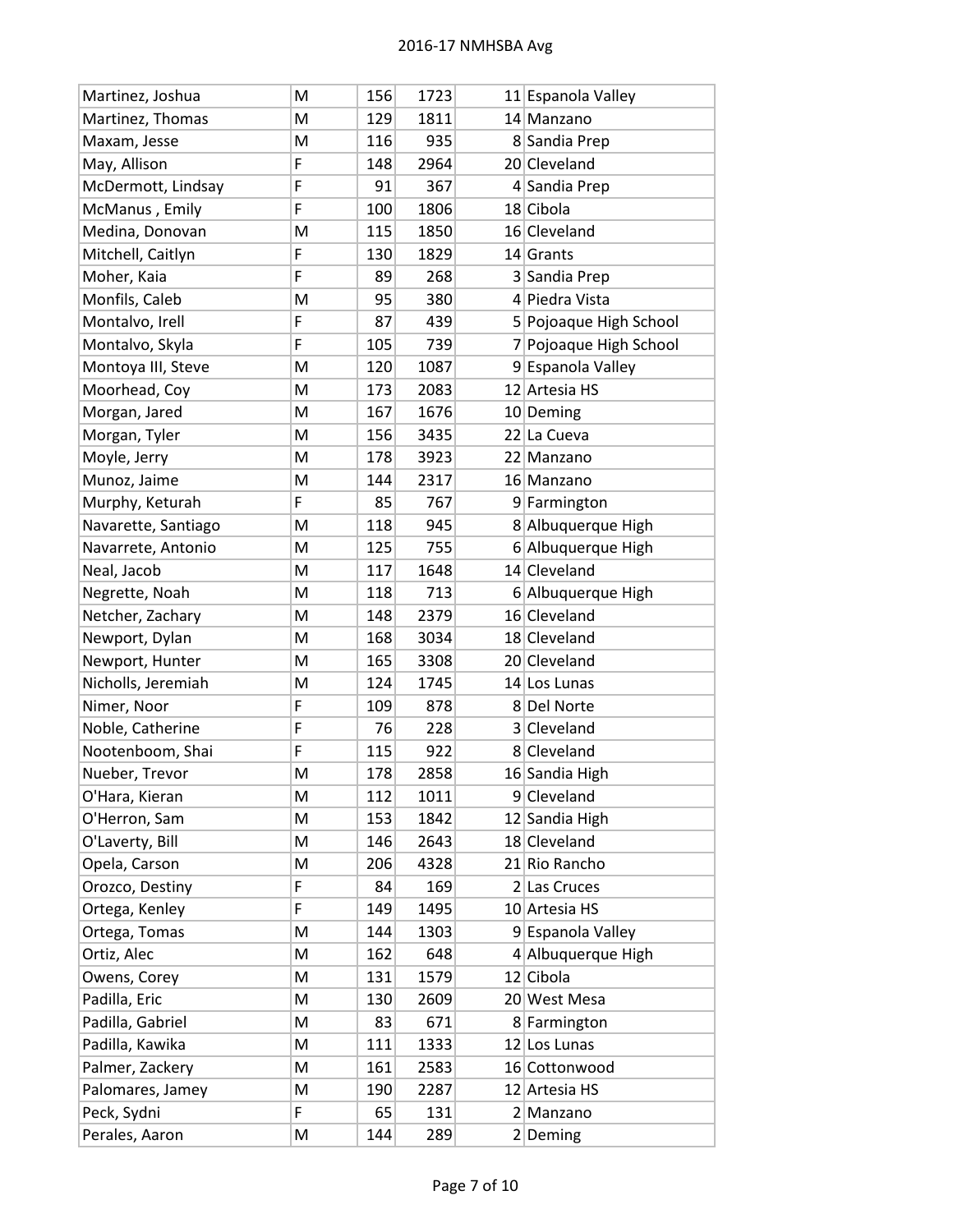| Perales, Armando      | M | 134 | 1347 | 10 Deming              |
|-----------------------|---|-----|------|------------------------|
| Perlinski, Jeremy     | M | 174 | 3482 | 20 East Mountain       |
| Pesata, Isaiah        | Μ | 131 | 1054 | 8 Farmington           |
| Peterson, Katelyn     | F | 105 | 211  | 2 Piedra Vista         |
| Phillips, Savannah    | F | 78  | 625  | 8 Farmington           |
| Platero, Brandon      | M | 175 | 3507 | 20 Manzano             |
| Platero, Corvid       | M | 97  | 1555 | 16 Grants              |
| Podzemny, Chase       | M | 161 | 2750 | 17 East Mountain       |
| Podzemny, Cole        | M | 94  | 1135 | 12 East Mountain       |
| Pohl, Kevin           | Μ | 109 | 876  | 8 Los Lunas            |
| Pollard, Bryce        | M | 163 | 1630 | 10 Artesia HS          |
| Poswiatowski, Cole    | M | 195 | 4302 | 22 Rio Rancho          |
| Poswiatowski, Stephen | M | 186 | 4092 | 22 Rio Rancho          |
| Potter, Jarrod        | M | 168 | 1684 | 10 Volcano Vista       |
| Powers, Andy          | M | 143 | 1720 | 12 Artesia HS          |
| Price, Michael        | M | 103 | 2062 | 20 Los Lunas           |
| Prioleau, Robin       | F | 188 | 3762 | 20 Cleveland           |
| Quail, Deklyn         | M | 149 | 1199 | 8 Piedra Vista         |
| Quail, Zachary        | M | 146 | 1171 | 8 Piedra Vista         |
| Quintana, Angel       | F | 100 | 201  | 2 Espanola Valley      |
| Ramirez, Veronica     | F | 108 | 868  | 8 Espanola Valley      |
| Randolph, Emily       | F | 69  | 767  | 11 Cibola              |
| Raphael, Ethan        | M | 89  | 357  | 4 Volcano Vista        |
| Rappleyea, Zoee       | F | 118 | 2125 | 18 Cleveland           |
| Reeves, Hunter        | M | 120 | 1692 | 14 Sandia Prep         |
| Reynolds, Adrian      | M | 147 | 884  | 6 Albuquerque High     |
| Rich, Emily           | F | 53  | 107  | 2 Piedra Vista         |
| Rivera, Shawn         | M | 122 | 736  | 6 Albuquerque High     |
| Roberts, Dean         | M | 106 | 213  | 2 Sandia Prep          |
| Roberts, DJ           | M | 123 | 247  | 2 Sandia Prep          |
| Robinson, MJ          | M | 93  | 1396 | 15 Cibola              |
| Roche, Zephan         | Μ | 112 | 900  | 8 Albuquerque High     |
| Rodarte, Omar         | M | 128 | 1031 | 8 Los Lunas            |
| Rojas, Victor         | M | 87  | 524  | 6 Cleveland            |
| Rollins, Adin         | M | 74  | 967  | 13 Cibola              |
| Romero, Darrian       | M | 130 | 1170 | 9 Pojoaque High School |
| Romero, Gabriel       | M | 97  | 879  | 9 Espanola Valley      |
| Romero, Greg          | M | 147 | 2357 | 16 Manzano             |
| Roos, Mattie          | F | 118 | 2135 | 18 Cleveland           |
| Ross, Taylor          | M | 138 | 2768 | 20 Rio Rancho          |
| Ruiz, Donovan         | M | 159 | 2705 | 17 Cibola              |
| Rumschik, Alex        | M | 133 | 1875 | 14 Cleveland           |
| Russ, Corinne         | F | 95  | 1141 | 12 Cleveland           |
| Russ, Reagan          | M | 172 | 2066 | 12 Cleveland           |
| Ruth, Austin          | M | 109 | 878  | 8 Albuquerque High     |
| Ruybal, Amy           | F | 102 | 1430 | 14 Cottonwood          |
| Ruybal, James         | M | 102 | 817  | 8 Cottonwood           |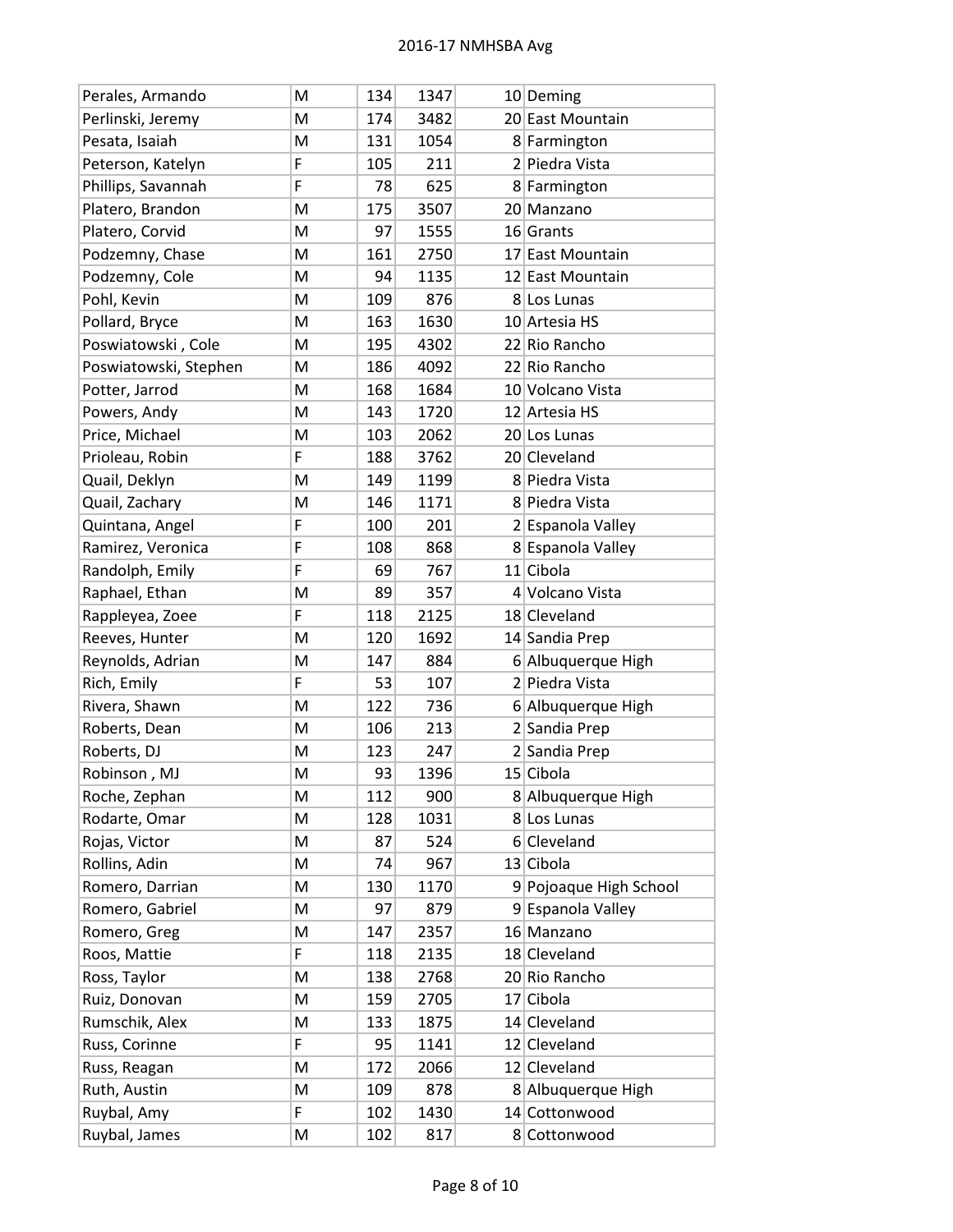| Safka, Katie         | F | 142 | 1711 |    | 12 Artesia HS           |
|----------------------|---|-----|------|----|-------------------------|
| Saiz, Isaac          | M | 114 | 1598 |    | 14 Del Norte            |
| Salas, Jalen         | M | 117 | 1639 |    | 14 Sandia Prep          |
| Salazar, Ariana      | F | 113 | 1356 |    | 12 Pojoaque High School |
| Salazar, Hannah      | F | 79  | 158  |    | 2 Espanola Valley       |
| Salazar, Kyle        | M | 194 | 2720 |    | 14 Pojoaque High School |
| Sanchez, Fabian      | M | 99  | 598  |    | 6Del Norte              |
| Sanchez, Terrance    | M | 121 | 1214 |    | 10 Espanola Valley      |
| Sanders, Trevor      | M | 140 | 1683 |    | 12 Cleveland            |
| Sarabillo, Fernando  | M | 140 | 3096 |    | 22 Manzano              |
| Saunders, Soren      | F | 117 | 1174 |    | 10 Sandia Prep          |
| Schmidt, Courtney    | F | 154 | 2168 |    | 14 Volcano Vista        |
| Schneider, Brittany  | F | 135 | 1625 |    | 12 Artesia HS           |
| Segovia, Erica       | F | 91  | 729  |    | 8 Albuquerque High      |
| Segovia, Johnny      | M | 137 | 413  |    | 3 Espanola Valley       |
| Selover, Wes         | M | 110 | 2090 |    | 19 Rio Rancho           |
| Sena, Nate           | M | 113 | 566  |    | 5 Manzano               |
| Severs, Clayton      | M | 156 | 2661 |    | 17 East Mountain        |
| Sexson, Ben          | M | 163 | 2294 |    | 14 Cibola               |
| Seyal, Isa           | M | 117 | 1056 |    | 9 Cleveland             |
| Shafer, Sarah        | F | 89  | 1072 |    | 12 La Cueva             |
| Sharp, Jacob         | M | 97  | 585  |    | 6 Farmington            |
| Simmons, Ronnie      | M | 123 | 1238 |    | 10 Deming               |
| Simpson, Chali       | F | 129 | 2067 |    | 16 Grants               |
| Smith, James         | M | 111 | 1222 |    | 11 La Cueva             |
| Smith, Nicolas       | M | 101 | 1015 |    | 10 La Cueva             |
| Smith, Savanna       | F | 73  | 1465 |    | 20 Rio Rancho           |
| Sprung, Andrew       | M | 133 | 1338 |    | 10 Farmington           |
| Stapleton, Miles     | M | 132 | 1059 |    | 8 Sandia High           |
| Starnes, James       | M | 79  | 632  |    | 8 St Mary               |
| Steed, Alyssa        | F | 139 | 1112 |    | 8 Artesia HS            |
| Suresh, Pavan        | M | 121 | 1214 |    | 10 Farmington           |
| Taylor, Michael      | M | 112 | 1120 |    | 10 Cleveland            |
| Tessler, Leah        | F | 113 | 341  |    | 3 Manzano               |
| Thomas, Anthony      | M | 93  | 654  | 71 | Espanola Valley         |
| Thompson, Kara       | F | 133 | 2539 |    | 19 Rio Rancho           |
| Thorson, Christopher | Μ | 172 | 691  |    | 4 Farmington            |
| Torres, Estevan      | M | 128 | 1802 |    | 14 Del Norte            |
| Torres, Gabrielle    | F | 107 | 1504 |    | 14 Cleveland            |
| Torres, Joseph       | M | 111 | 1558 |    | 14 Los Lunas            |
| Tran, Nathan         | M | 190 | 3044 |    | 16 Eldorado             |
| Trujillo, Ashlynn    | F | 115 | 694  |    | 6 Espanola Valley       |
| Trujillo, Vinz       | M | 102 | 205  |    | 2 Espanola Valley       |
| Urbina, Alyssa       | F | 147 | 3244 |    | 22 Rio Rancho           |
| Valdez, Jasmine      | F | 88  | 711  |    | 8 Albuquerque High      |
| Valdez, Jonathon     | M | 135 | 1220 |    | 9 Espanola Valley       |
| Valenezula, Jacob    | M | 108 | 650  |    | $6$ St Mary             |